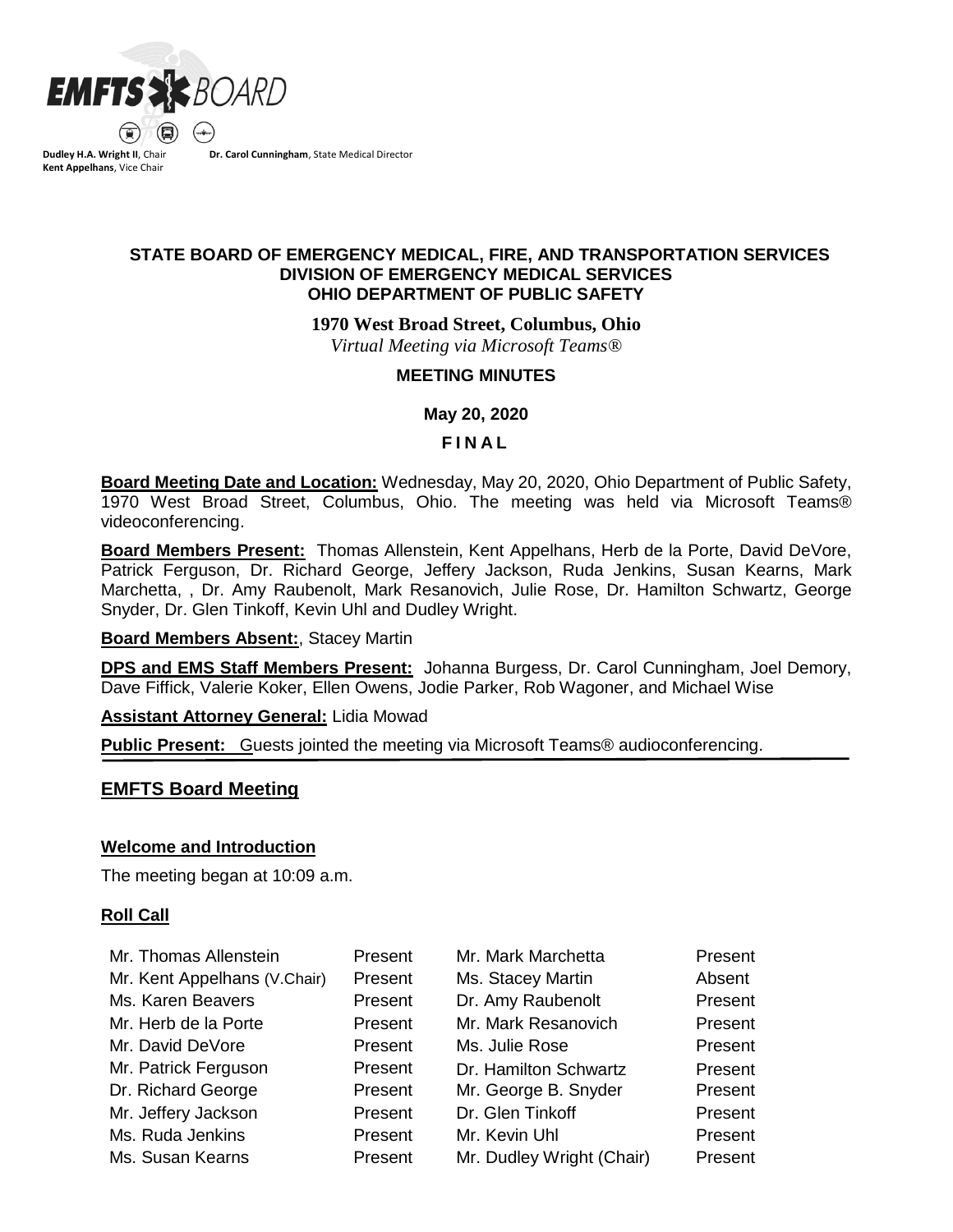# **Open Forum**

Mr. Wright inquired if there were any guests who would like to address the Board. No guests wished to address the Board.

## **Consent Agenda**

Mr. Wright requested a motion to approve the Consent Agenda items that were distributed prior to the meeting including the EMFTS Board minutes of April 17, 2020, the Certificates of Accreditation, the Certificates of Approval and the April 90-day extension requests, and the April 2019 EMS certifications.

*ACTION: Motion to approve the Consent Agenda items that were distributed prior to the meeting including the EMFTS Board minutes of April 17, 2020, the Certificates of Accreditation, the Certificates of Approval and the April 90-day extension requests, and the April 2019 EMS certifications.* Mr. Rose – First. Mr. Uhl – Second. None opposed. None abstained. **Motion approved.**

Mr. Wright introduced himself as the Chair of the State Board of Emergency Medical, Fire, and Transportation Services. The proceedings were called to order at 10.11 a.m. on May 20, 2020.

## **Roll Call**

| Mr. Thomas Allenstein        | Present | Mr. Mark Marchetta        | Present |
|------------------------------|---------|---------------------------|---------|
| Mr. Kent Appelhans (V.Chair) | Present | Ms. Stacey Martin         | Absent  |
| Ms. Karen Beavers            | Present | Dr. Amy Raubenolt         | Present |
| Mr. Herb de la Porte         | Present | Mr. Mark Resanovich       | Present |
| Mr. David DeVore             | Present | Ms. Julie Rose            | Present |
| Mr. Patrick Ferguson         | Present | Dr. Hamilton Schwartz     | Present |
| Dr. Richard George           | Present | Mr. George B. Snyder      | Present |
| Mr. Jeffery Jackson          | Present | Dr. Glen Tinkoff          | Present |
| Ms. Ruda Jenkins             | Present | Mr. Kevin Uhl             | Present |
| Ms. Susan Kearns             | Present | Mr. Dudley Wright (Chair) | Present |

It was noted for the record that a majority of the members of the Board were present.

The Board will be reviewing the following case(s)

## **REPORT AND RECOMMENDATION**

**EMS Case No. 2017-393-BE100, James J. Fields, Certificate No. 69437**

Mr. Wright recognized Assistant Attorney General Lidia Mowad for the purpose of providing a brief synopsis of the case.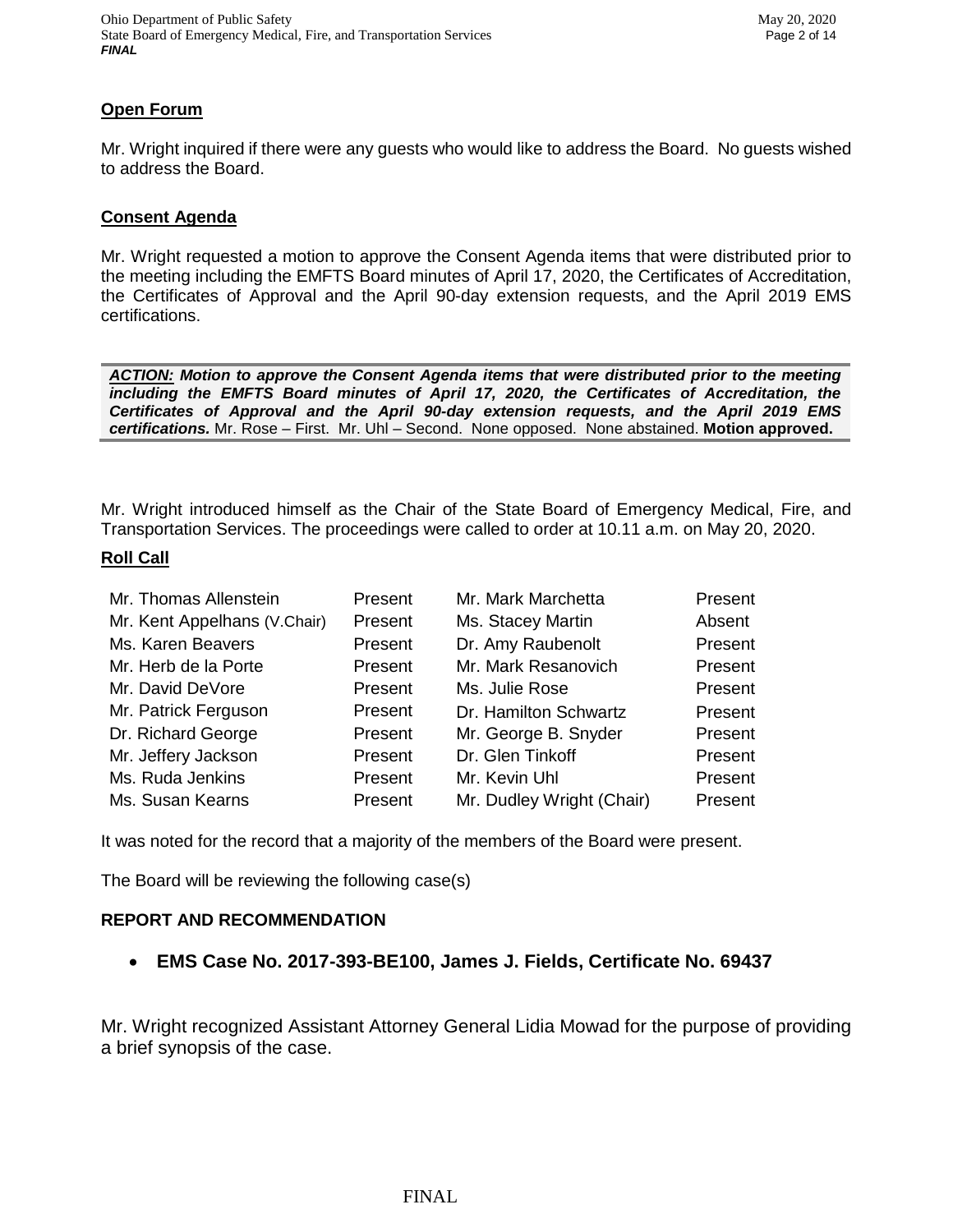## **EMS Case No. 2017-393-BE100, James J. Fields, Certificate No. 69437.**

Mr. Fields held a paramedic certificate which expired August 2017. The Division was notified that Mr. Fields was convicted of felony theft, a felony 5, in 2018. The underlying facts are that Mr. Fields was serving as the Pike County Firefighter's Association Treasurer when he stole \$3,830.00 from the Pike County Firefighter's Association. When Mr. Fields term ended, the succeeding treasurer reported 22 occasions where Mr. Fields transferred the Association's money to his personal account. Fields was charged, but took a plea deal and pled guilty to felony theft. The Board issued Notice for Opportunity for Hearing on the basis of the felony conviction. Fields requested a hearing, but did not appear or otherwise participate. The Hearing went forward on January 27, 2020 and the Hearing Officer recommended that the Board revoke Fields' paramedic certificate.

Mr. Wright inquired if Mr. Fields or his attorney were present. Mr. Fields addressed the Board with his attorney present. Mr. Fields stated that he was the treasure and was responsible for the withdrawals from the bank in 2016. In 2017 after he was made aware he contacted his attorney Mr. Boulger. The errors were made inadvertently by Mr. Fields. He did not intend to take any firefighter funds and made errors in judgement. He thanked the Board for the opportunity to speak.

Ms. Mowad responded to Mr. Fields' comments. First, Mr. Fields, procedurally is just too late to assert these arguments. Mr. Fields did not participate in the Board's administrative process in any way or did he provide any objections to the hearing officer's report and recommendation. Instead, he waited until now to advocate for his certificate. The entire purpose of the administrative process is to establish facts and evidence about why the Board should or should not revoke a certificate. Here, the Board has no assurances about the credibility or authenticity of Mr. Fields or the evidence he presents. Second, beyond this procedural and evidentiary reason why the Board should affirm the Report and Recommendation. Mr. Fields argument regarding his inadvertent withdrawals directly contradicts his prior guilty plea and his dispute lies with the Court, not with the Board. Mr. Fields took a plea deal to a lesser charge, and was found guilty of R.C. 2913.02. R.C. 2913.02 provides that "No person, with purpose to deprive the owner of property or services, shall knowingly obtain or exert control over either the property or services…." So Mr. Fields pled guilty to purposefully and knowingly obtaining the money that was not his to take. Thus, Mr. Fields is disputing his conviction. In Exhibit F, pages 21-27, the Court details it's lengthy process of determining whether Mr. Fields understood his guilty plea. And, specifically on page 23, the Court asked Mr. Fields personally whether he "wished to make a statement in the Defendant's own behalf or to present any information in mitigation of punishment, and the Defendant indicated that the Defendant had no statement." Mr. Fields had an opportunity to dispute it and chose not to. Mr. Fields also had an opportunity to file a malpractice complaint to the Ohio Supreme Court or to appeal his plea based on the ineffective assistance of counsel. In each instance, it's the Court who has to decide these issues, not the Board. Mr. Fields is trying to undermine his conviction. Remember that the Board issued a Notice of Opportunity for Hearing on whether Mr. Fields was convicted of a felony or not. Mr. Fields undeniably has been convicted of a felony and the Board has the authority and evidence to revoke this certificate.

# **GOLDMANS**

These proceedings were held before the Board pursuant to Goldman v. State Medical Board of Ohio where the respondents did not properly request a hearing in the cases. The individuals named did not have the ability to present written or oral testimony; however, they may be present to hear the proceedings and outcome.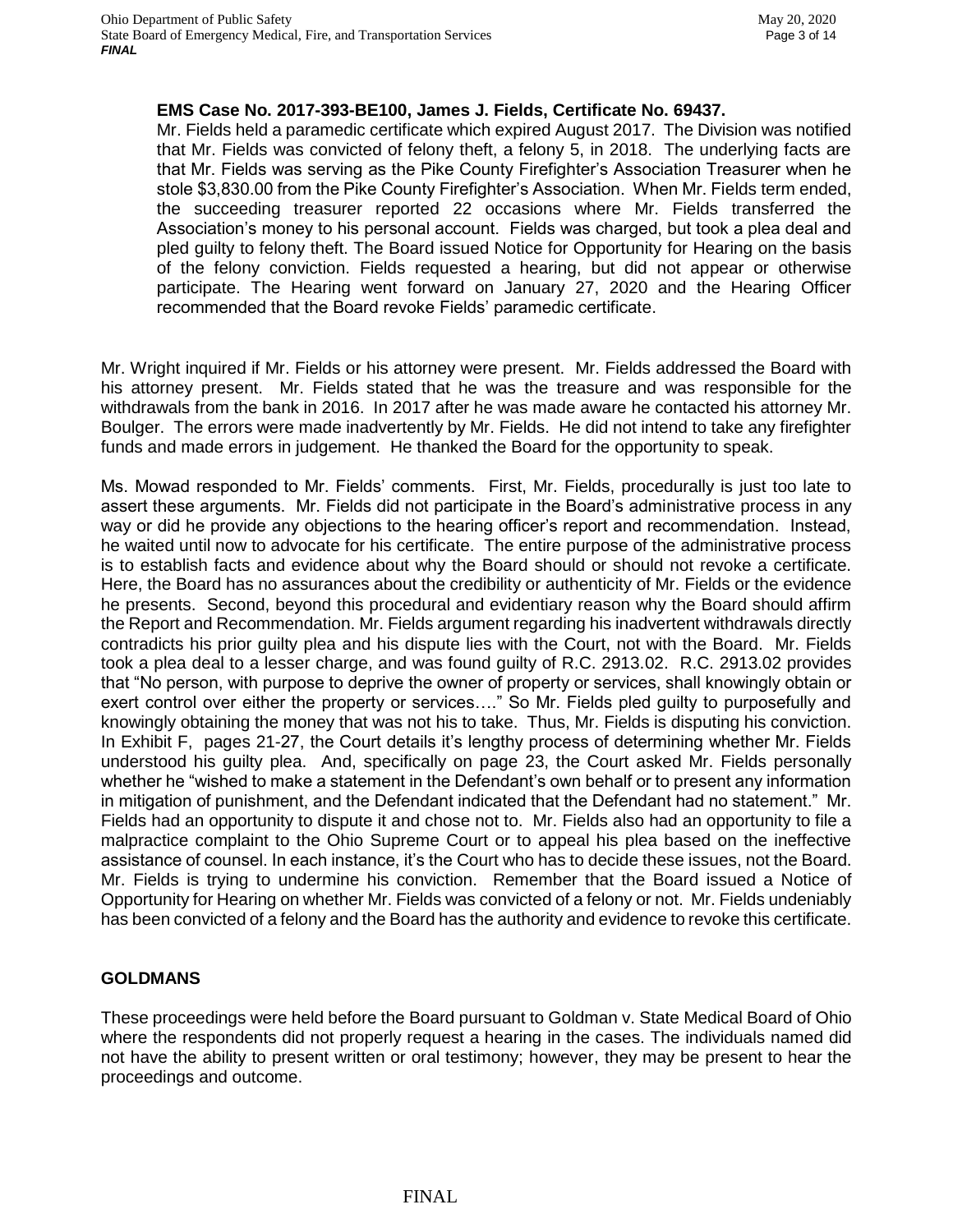All Board members received the sworn affidavits and accompanying exhibits for the Goldman proceedings from the EMS investigators. The affidavits contained the evidence and testimony upon which was deliberated.

There were six adjudications. The proceedings were in the matters of:

**EMS Case No. 2017-175-E300, Benjamin C. Hupp, Certificate No. 121261 EMS Case No. 2017-621-E300, Charles S. Pfeifer, Certificate No. 144106 EMS Case No. 2018-10-E300, Jean-Paul K. Morris, Certificate No. 107002 EMS Case No. 2018-502-BE300, Jeffrey D. Hickey, Certificate No. 61545 EMS Case No. 2018-565-E300, Andrew M. Renggli, ID No. 220466 EMS Case No. 2019-143-E300, David N. Kozina, Certificate No. 111601**

Mr. Wright requested a motion to admit the sworn affidavits and the accompanying exhibits in the aforementioned cases into evidence.

*ACTION: Motion to admit the sworn affidavits and accompanying exhibits in the aforementioned case into evidence.* Mr. Resanovich - First. Mr. Marchetta – Second. None opposed. None abstained. Motion approved.

There was no further evidence to come before the Board and the proceedings closed at 10:25 a.m.

## **Report and Recommendation Motion**

*ACTION*: *In the matter of EMS Case Number 2017-393-BE100, James J. Fields, EMS Certificate Number 69437, I move that the Board issue an adjudication order approving the findings of fact and conclusions of law, and the recommendation of the hearing examiner to revoke Mr. Fields' certificate to practice as an EMS provider..* Mr. Snyder First. Mr. Ferguson – Second. None opposed. Mr. Allenstein - abstained. **Motion approved.**

## **Goldman Motions**

*ACTION*: *In the matter of EMS Case Number 2017-175-E300, Benjamin C. Hupp, EMS Certificate Number 121261, I move that the Board issue an adjudication order finding that Mr. Hupp failed to comply with continuing education requirements as indicated in the Notice of Opportunity for*  Hearing and that Mr. Hupp's EMT certification be revoked. Mr. Snyder First. Dr. Tinkoff - Second. None opposed. Mr. Allenstein - abstained. **Motion approved.**

*ACTION*: *In the matter of EMS Case Number 2017-621-E300, Charles S. Pfeifer, EMS Certificate Number 144106, I move that the Board issue an adjudication order finding that Mr. Pfeifer failed to comply with continuing education requirements as indicated in the Notice of Opportunity for*  Hearing and that Mr. Pfeifer's EMR certification be revoked. Mr. Snyder First. Dr. Tinkoff - Second. None opposed. Mr. Allenstein - abstained. **Motion approved.**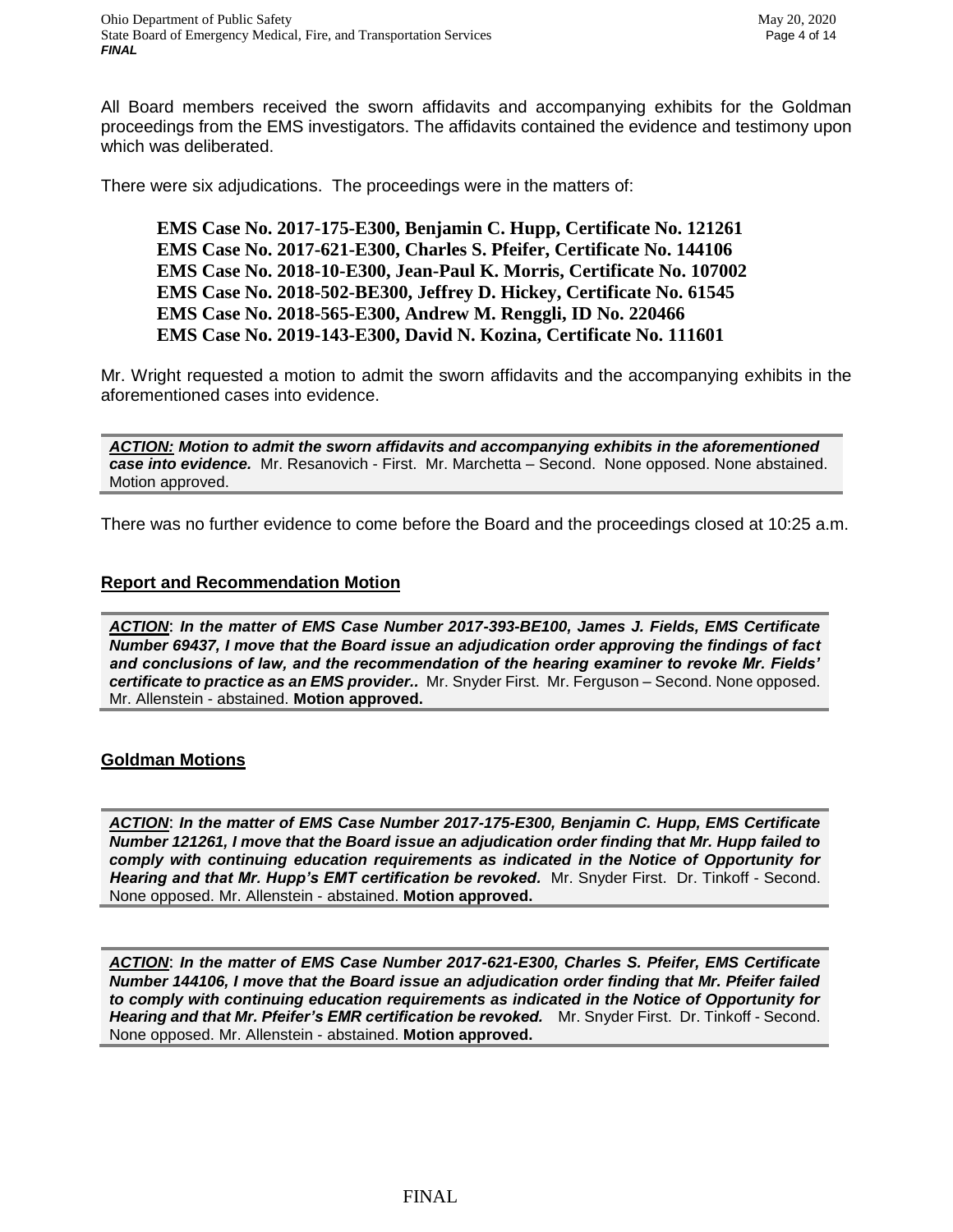*ACTION*: *In the matter of EMS Case Number 2018-10-E300, Jean-Paul K. Morris, EMS Certificate Number 107002, I move that the Board issue an adjudication order finding that Mr. Morris failed to comply with continuing education requirements as indicated in counts 1 and 2 of the Notice of Opportunity for Hearing and that Mr. Morris' Advanced EMT certification be revoked.* Mr. Snyder – First. Dr. Tinkoff – Second. None opposed. Mr. Allenstein - abstained. **Motion approved.**

*ACTION*: *In the matter of EMS Case Number 2018-502-BE300, Jeffrey D. Hickey, EMS Certificate Number 61545, I move that the Board issue an adjudication order finding that Mr. Hickey failed to comply with continuing education requirements as indicated in the Notice of Opportunity for Hearing and that Mr. Hickey's EMR certification be revoked.* Mr. Snyder – First. Dr. Tinkoff – Second. None opposed. Mr. Allenstein - abstained. **Motion approved.**

*ACTION*: *In the matter of EMS Case Number 2018-565-E300, Andrew M. Renggli, EMS ID Number 220466, I move that the Board issue an adjudication order finding that Mr. Renggli failed to comply with the terms of his consent agreement as indicated in count 1 of the Notice of Opportunity for*  **Hearing and that Mr. Renggli's application for EMT be denied.** Mr. Snyder – First. Dr. Tinkoff -Second. None opposed. Mr. Allenstein - abstained. **Motion approved.**

*ACTION*: *In the matter of EMS Case Number 2019-143-E300, David N. Kozina, EMS Certificate Number 111601, I move that the Board issue an adjudication order finding that Mr. Kozina failed to comply with continuing education requirements as indicated in counts 1 and 2 of the Notice of Opportunity for Hearing and that Mr. Kozina's paramedic certification be revoked.* Mr. Snyder – First. Dr. Tinkoff – Second. None opposed. Mr. Allenstein - abstained. **Motion approved.**

# **EMS Investigations**

.

*ACTION: Motion to accept proposed consent agreement for the following Education case(s).* Mr. Snyder – First. Dr. Tinkoff – Second. Mr. Allenstein – Abstained. None opposed. **Motion approved**

2019-402-E500

*ACTION: Motion to close the following Medical Transportation case(s).* Mr. Snyder – First. Dr. Tinkoff – Second. Mr. Allenstein and Mr. de la Porte (2019-203-E700) – Abstained. None opposed. **Motion approved.**

| 2017-673-E500 | 2019-036-E700 |
|---------------|---------------|
| 2018-497-E500 | 2019-203-E700 |
| 2018-701-E700 | 2020-110-E700 |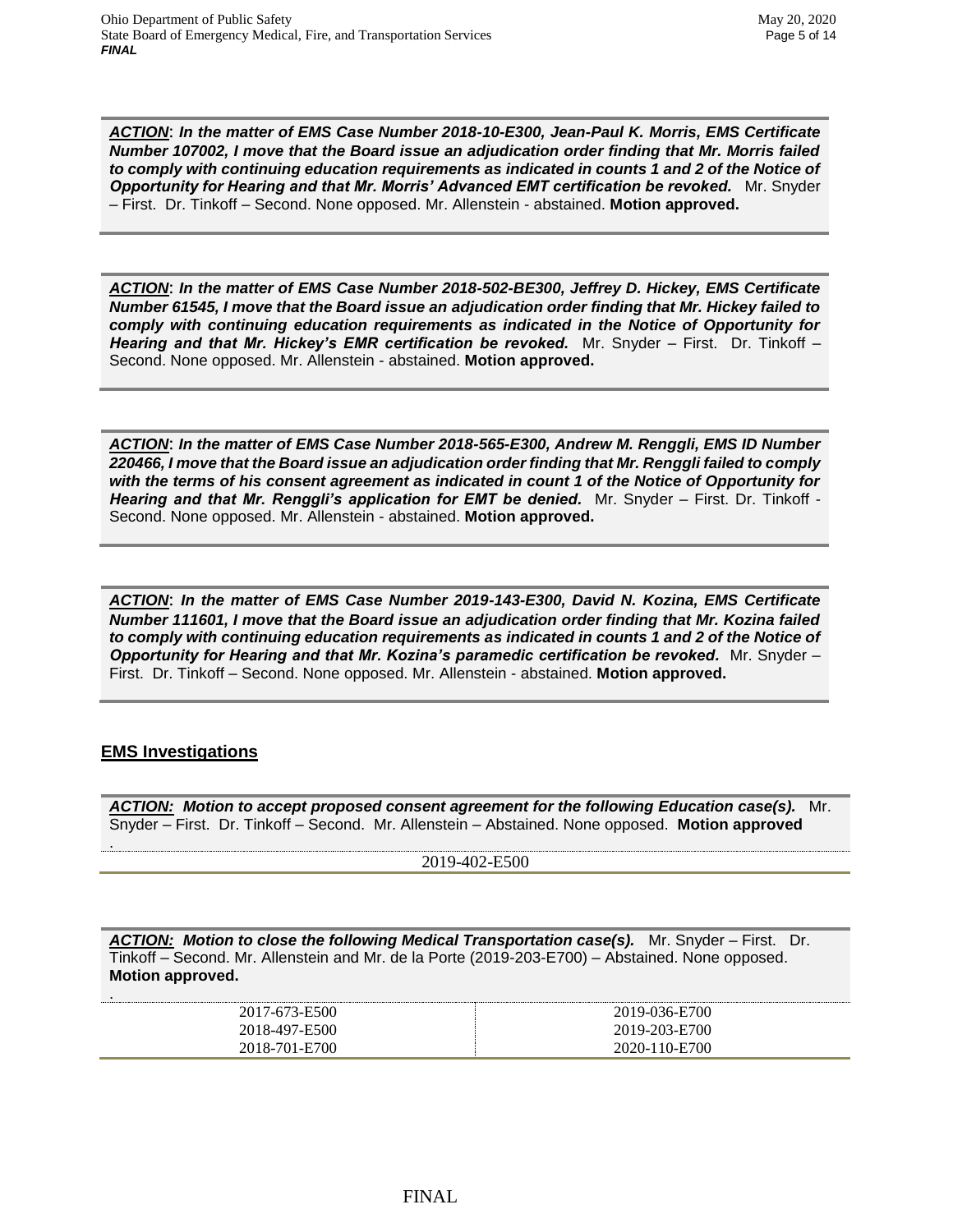*ACTION: Motion to accept the following Consent Agreement(s):* Mr. Snyder – First. Dr. Schwartz – Second. Mr. Allenstein and Mr. Ferguson (2020-183-E500)– Abstained. None opposed. **Motion approved.**

| 2018-431-E300  | 2019-633-E300  |
|----------------|----------------|
| 2018-692-E300  | 2019-698-BE100 |
| 2019-027-BE100 | 2020-183-E500  |

*ACTION: Motion to close the following cases, individuals have met the stipulations of their Consent Agreements:* Mr. Snyder – First. Mr. DeVore – Second. Mr. Allenstein – Abstained. None opposed. **Motion approved.**

2015-516-BE100

*ACTION: Motion to issue Notices of Opportunity for Hearings for the following cases.*  Mr. Snyder – First. Mr. DeVore – Second. Mr. Allenstein, Ms. Kearns (2019-364-E300), Ms. Rose (2019- 400-E100), and Mr. Ferguson (2019-521-BE100) – Abstained. None opposed. **Motion approved.** 2019-364-E300 2019-400-E100 2019-521-BE100

## **State Medical Director, Dr. Carol Cunningham**

The Regional Physicians Advisory Board (RPAB) Chair meeting was held on May 13, 2020 at 1:00 PM via teleconference.

Physician requests for an EMFTS Board waiver to serve as a medical director of an Ohio EMS agency were reviewed by the RPAB Chairs and the State Medical Director and recommended for a waiver for the following:

Philip Goldman, M.D. Jeffrey Naples, M.D.

*ACTION: Motion to approve the physician request for an EMFTS Board waiver to serve as a medical director of an Ohio EMS agency for Philip Goldman, M.D.*

Mr. Marchetta – First. Mr. de la Porte– Second*.* None opposed. None abstained. **Motion approved.**

*ACTION: Motion to approve the physician request for an EMFTS Board waiver to serve as a medical director of an Ohio EMS agency for Jeffrey Naples, M.D.* 

Mr. Marchetta – First. Dr. Schwartz – Second*.* None opposed. None abstained. **Motion approved.**

A request was received from Dr. Timothy Pirnat; however, he is not recommended due to the failure to meet OAC 4765-3-05(A)(2) which makes him ineligible to request a waiver.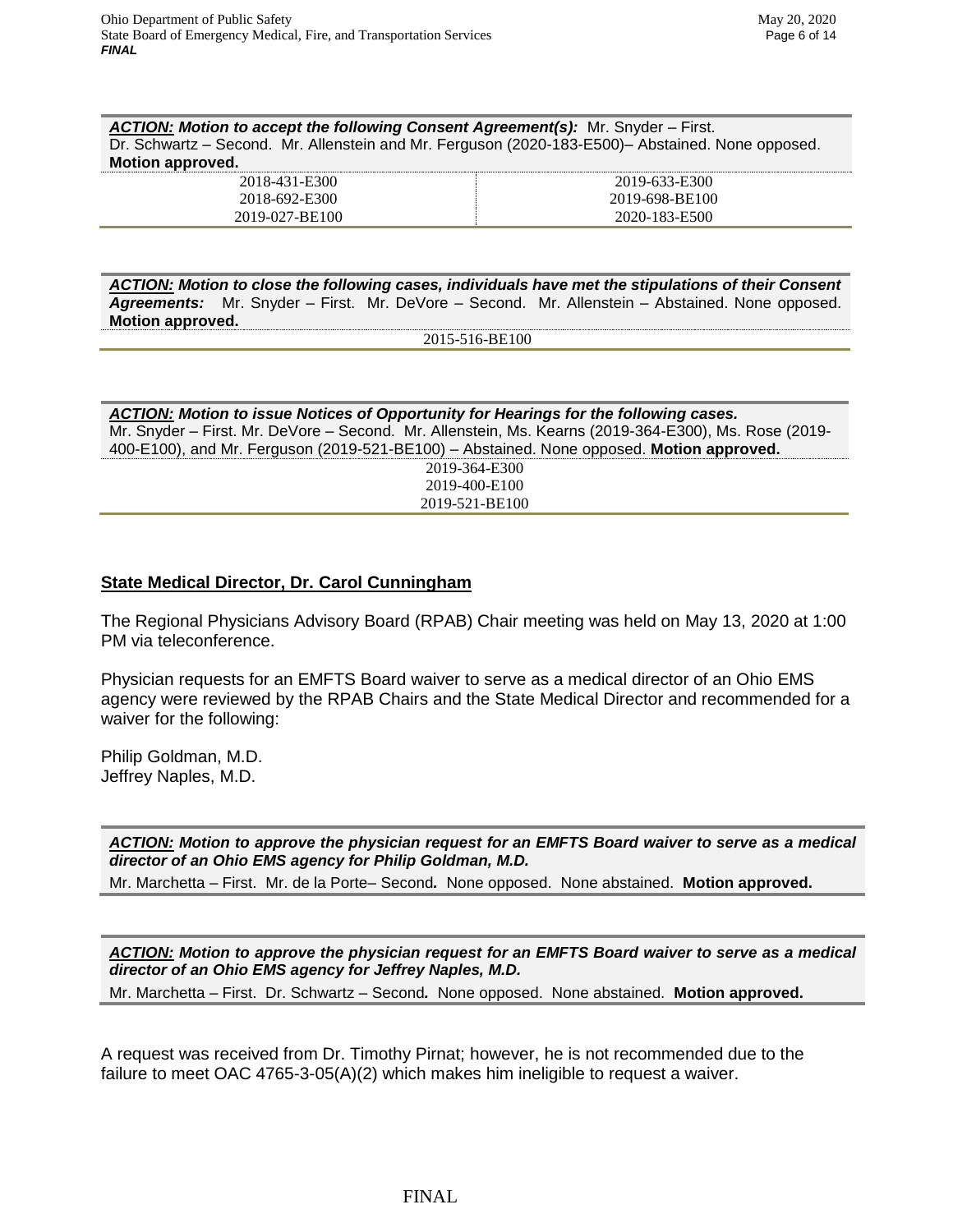*ACTION: Motion to deny the physician request for an EMFTS Board waiver to serve as a medical director of an Ohio EMS agency for Philip Goldman, M.D. due to the failure to meet OAC 4765-3-05 (A)(2) which makes him ineligible to request a waiver.*

Mr. Snyder – First. Ms. Kearns – Second*.* None opposed. None abstained. **Motion approved.**

Dr. Cunningham proposed criteria for RPAB physician acknowledgement for exemplary volunteer service to the EMFTS Board: Initial certificate be issued after completion of two 3-year terms with required attendance record and every 3-year term thereafter. The Board has already approved a certificate for Dr. McIntosh.

The next RPAB Chair meeting is on September 9, 2020 at 1:00 PM

# **EMS Staff Legal Counsel, Michael Wise**

Mr. Wise reported that the Division has received three hearing requests and they will continue to work through the logistics in order to hold these hearings. DEMS staff are issuing notices and continuing what they have always done in investigations.

# **Assistant Attorney General, Lidia Mowad**

Ms. Mowad reported that the Board has one appeal pending. James Jackson's case is still pending.

# **Legislative Report, Dan Fitzpatrick**

Mr. Fitzpatrick reported that Ben Kimmel joined the Office of Legislation earlier this year. He will be focusing on EMS issues. He was the legislative liaison from the Ohio Department of Addiction Services.

The General Assembly did not convene during much of March and April. They have begun work over last few weeks.

Mr. Fitzpatrick reported on the following legislative bills:

- HB 263 Occupational Licensing Criminal Convictions. To revise the initial occupational licensing restrictions applicable to individuals convicted of criminal offenses.
- Status: Has not moved since they returned; however, it is being monitored very closely.
- HB 426 Hospice Transport Vehicles. To establish requirements for the regulation of hospice transport vehicles and to modify certain laws governing ambulances and other medical-related vehicles.
- Status: Last hearing was February 12, 2020.
- HB 432 Occupational License Reciprocity. To require an occupational licensing authority to issue a license or government certification to an applicant who holds a license, government certification, or private certification or has satisfactory work experience in another state under certain cirrcumstances.
- Status: Has not moved since February 2020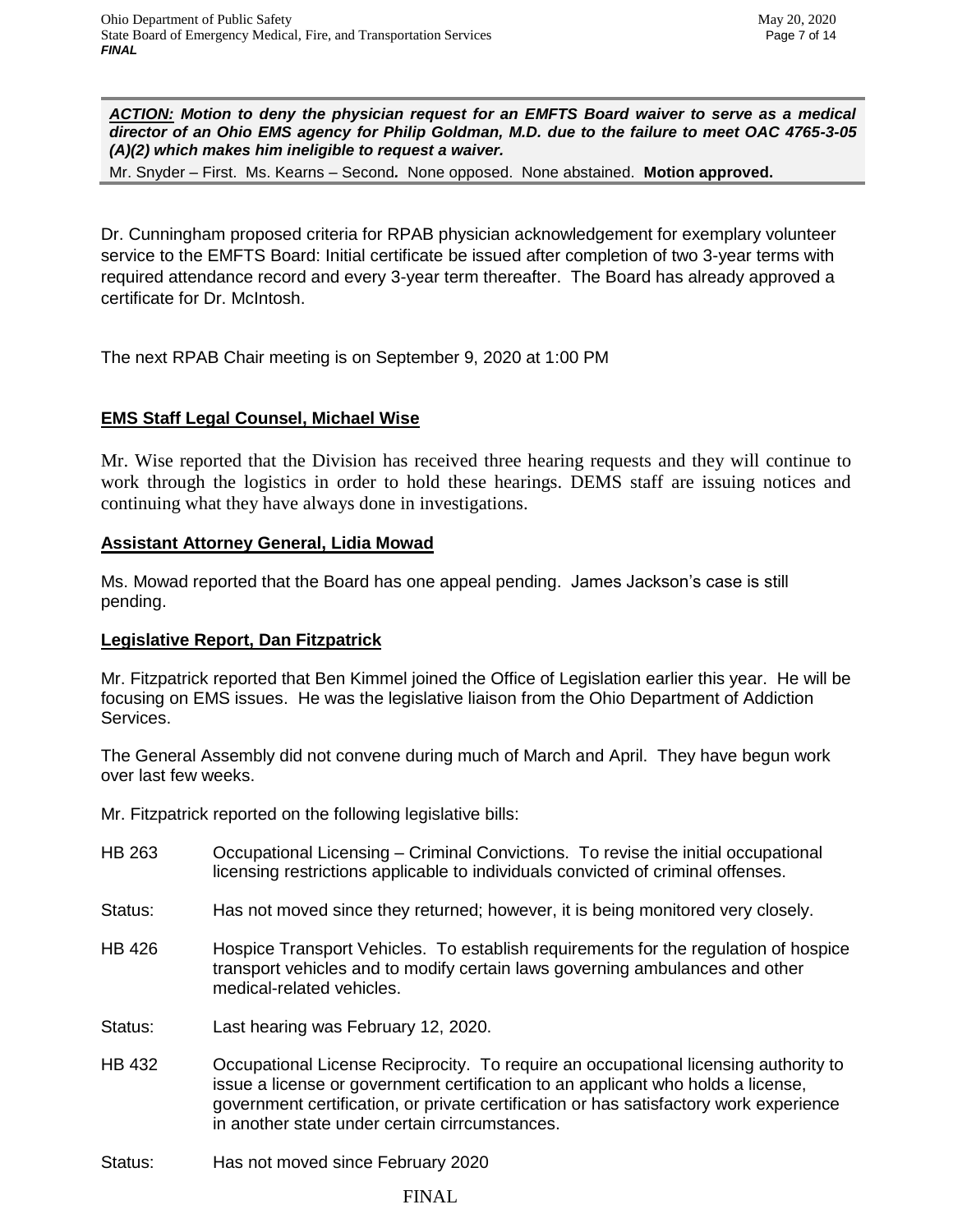- SB 302 EMS and Stroke Patient Protocols. Regarding emergency medical services and stroke patients.
- Status: Had its first hearing the second week in May. Testimony was given by many interested parties.
- HB 599 Notification COVID-19 EMS, Funeral Workers. To require during the period of the emergency declared by Executive Order 2020-O1D issued on March 9, 2020, and for six months thereafter, prompt notification of an emergency medical services worker or funeral services worker who has treated, handled, or transported a patient who tested positive for COVID-19 and to declare an emergency.
- HB 600 Ambulance License Expansion. To authorize a person who has had a valid commercial driver's license to drive an ambulance during the state of emergency due to COVID-19 and to declare an emergency.

# **Interim Executive Director and Staff Reports, Robert Wagoner**

Interim Executive Director, Rob Wagoner, reported that there is an upcoming EMS rule revision updates that will be effective January 1, 2021 to three scope of practice rules. On May 18, 2020, EMS staff filed three amended scope of practice rules with the Common Sense Initiative (CSI) office. The rules and Business Impact Analysis (BIA) filed with CSI propose requiring the mandatory use of waveform capnography for all patients requiring invasive airway devices for the following rules:

| <b>Rule Number</b> | <b>Rule Title</b>                                           |
|--------------------|-------------------------------------------------------------|
| 4765-15-04         | Emergency medical technician scope of practice.             |
| 4765-16-04         | Advanced emergency medical technician scope of<br>practice. |
| 4765-17-03         | Paramedic scope of practice.                                |

The next set of rules to be reviewed:

- 4765-8 Certificate to Teach or Practice; Continuing Education
- 4765-9 Ethical Standards of Conduct

There is an opportunity to move these forward within the timeline. The goal is to receive comments and or suggestions from the EMFTS Board members by June so that the motions can be finalized in August.

There will be minimum changes to 4765-8 now; however, in the future there will be major updates made on the recommendations of the Scope of Practice and Human Resources Committees. There will be an opportunity to file these before the 5 year timeline of 2026.

The Division of EMS (DEMS) staff continues to work remotely and changing the way business is conducted such as with Microsoft Teams. There are currently 6 staffing positions vacant which includes the Executive Director. On May 8, 2020 Mr. Wagoner reported that he met with ODPS Director Stickrath and Assistant Director Huey. They have asked him to continue as the interim executive director.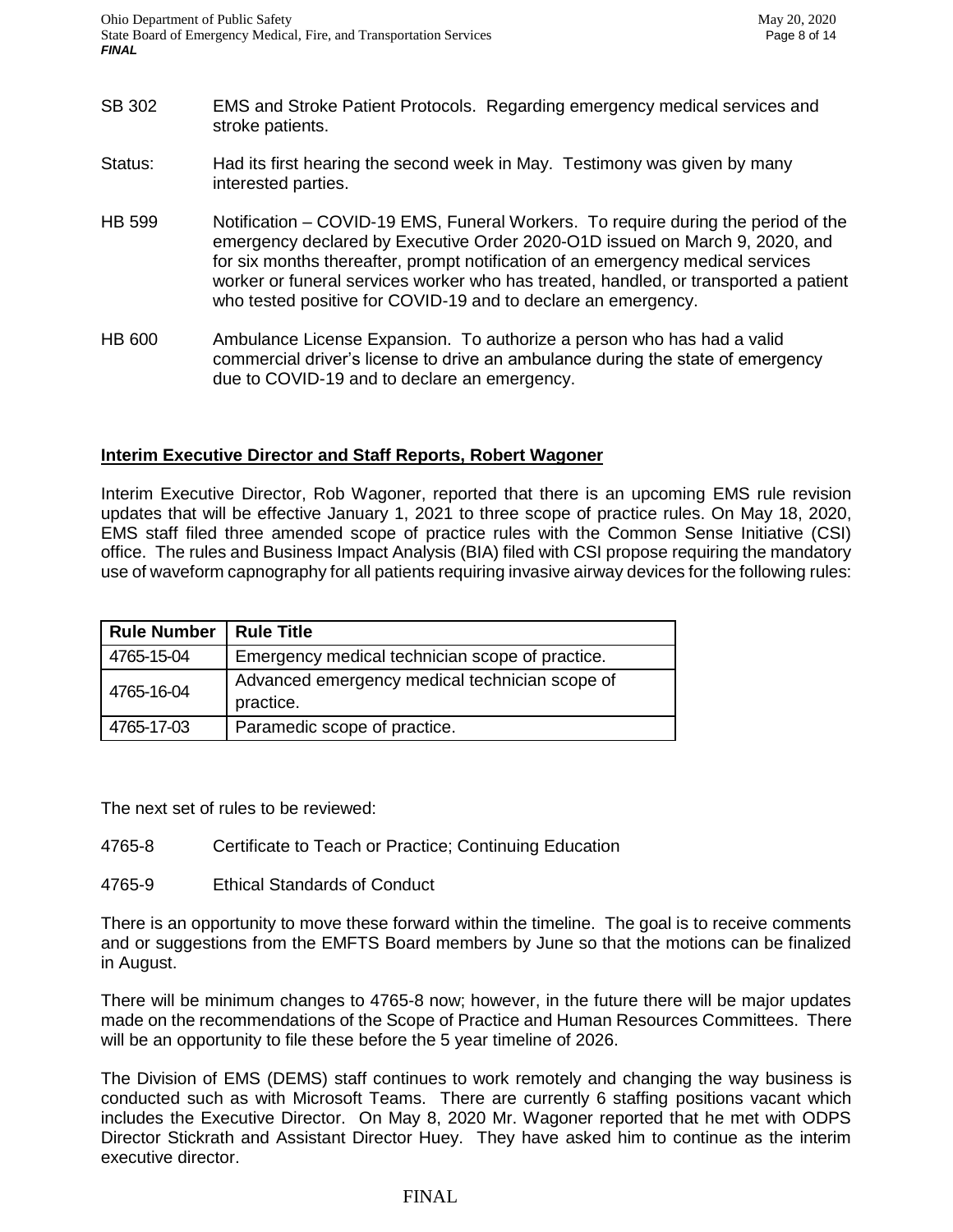The Division of EMS will begin physically returning to the office very slowly. Everyone in the Shipley Building will be required to wear a mask and practice social distancing. Staff has been advised to continue working remotely.

The National Association of State EMS Officials (NASEMSO) has cancelled their annual conference that was to be held in Reno, Nevada. They are working towards different alternatives to have the conference this year.

# **EMSIRS Update, Eric Mays**

Mr. Mays reported that the onboarding process began in December and to date 772 agencies have uploaded to EMSIRS, which is 92 % of the reporting 843 agencies. IT is working on a second portion of testing which will allow submission to NEMSIS later this year if everything goes well.

# **GRANTS, Johanna Burgess**

# **Priority One & Supplemental Grants Update:**

The Ohio EMS 2020-2021 Priority One and Supplemental grant applications submission is now closed. The application submission totals are as follows:

- 695 Priority One Training and Equipment Grants
- 56 Supplemental Board Priority Grants
- 66 Supplemental Economic Hardship Grants

# **P 2-5 Traditional and RFP Research Grants Update:**

The division received 6 Priority 2-5 Research Proposals:

- 4 Traditional Research Proposals
- 3 RFP submissions
	- o 1 A Comprehensive Assessment of the Social-Economic Impact on Pediatric Injuries and Outcomes
	- o 1 A Comprehensive Assessment of Over-Triage in Aero-Medical Transport of Trauma Victims
	- o 1 A Comprehensive Assessment of Pre-Hospital and Emergency Department **Communication**

The Priority 2-5 Research proposals are currently being reviewed by the Pennsylvania Trauma Systems Foundation and will be completed by May 15. Supplemental Board Priority and Economic Hardship grants are being reviewed by the EMS grants team.

# Proposal:

Due to the impact of COVID-19 on Ohio EMS agencies the grants team would like to temporarily suspend Supplemental grants for this 2020-2021 grant year. Exceptions would be to agencies who demonstrate significant need and currently have no waveform capnography. The supplemental funds (approximately \$400,000) would be used instead to create one-time funding opportunities to Ohio EMS agencies for the reimbursement of PPE.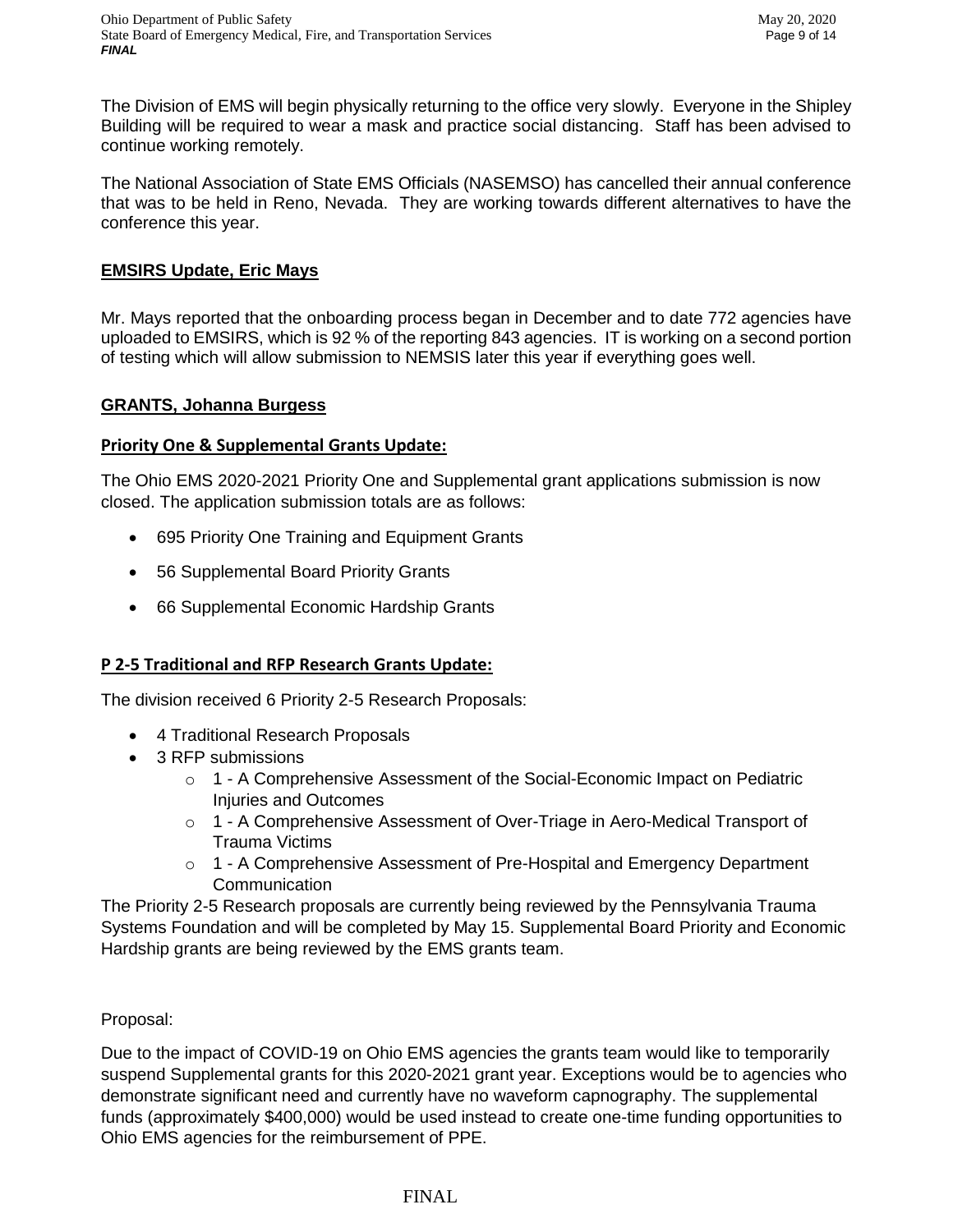Ohio Department of Public Safety May 20, 2020 State Board of Emergency Medical, Fire, and Transportation Services Page 10 of 14 *FINAL*

# **Details:**

- A special application would be created for agencies to apply and receive reimbursement up to \$1500.00.
- Reimbursement period would be March 1, 2020 December 31, 2020.
- Funding period would be until December 31, 2020 or until funds are gone.
- Agencies must be in compliance with EMS grant eligibility requirements.
- The list of eligible reimbursement items are as follows:

# **Reimbursable Items:**

Due to COVID-19 the Division is requesting approval of the following disposable items:

- 1. Gowns/aprons
- 2. Shoe covers
- 3. Surgical facemasks
- 4. N-95 respirators
- 5. Face shields
- 6. Personal Protective Equipment Package
- 7. Thermometer covers

Other possible items to consider:

- 1. Air purifying respirators (APRs) & replaceable filters
- 2. Powered air purifying respirators (PAPRs) with hoods

*ACTION: Motion to approve the proposal that Supplemental grants be suspended for the 2020- 2021 grant year due to the impact of COVID-19 on Ohio EMS agencies. Exceptions would be to agencies who demonstrate significant need and currently have no waveform capnography. The supplemental funds (approximately \$400,000) would be used instead to create one-time funding opportunities to Ohio EMS agencies for the reimbursement of PPE.*

*Details:* 

*A special application would be created for agencies to apply and receive reimbursement up to \$1500.00.* 

*•Reimbursement period would be January 1, 2020 – December 31, 2020.* 

*•Funding period would be until December 31, 2020 or until funds are gone.* 

*•Agencies must be in compliance with EMS grant eligibility requirements.*

*•The list of eligible reimbursement items are as follows:* 

*Reimbursable Items:*

*Due to COVID-19 the Division is requesting approval of the following disposable items:* 

*1.Gowns/aprons*

- *2.Shoe covers*
- *3.Surgical facemasks*
- *4.N-95 respirators*

*5.Face shields*

*6.Personal protective equipment package*

*7.Thermometer covers* 

*8. Air purifying respirators (APRs) & replaceable filters*

*9. Powered air purifying respirators (PAPRs) with hoods.*

Dr. Schwartz – First. Ms. Rose – Second*.* Discussion – it was decided to change the reimbursement date to January 1, 2020 to December 31, 2020. None opposed. None abstained. **Motion approved.**

# **EMS Exemption Requests, Jodie Parker**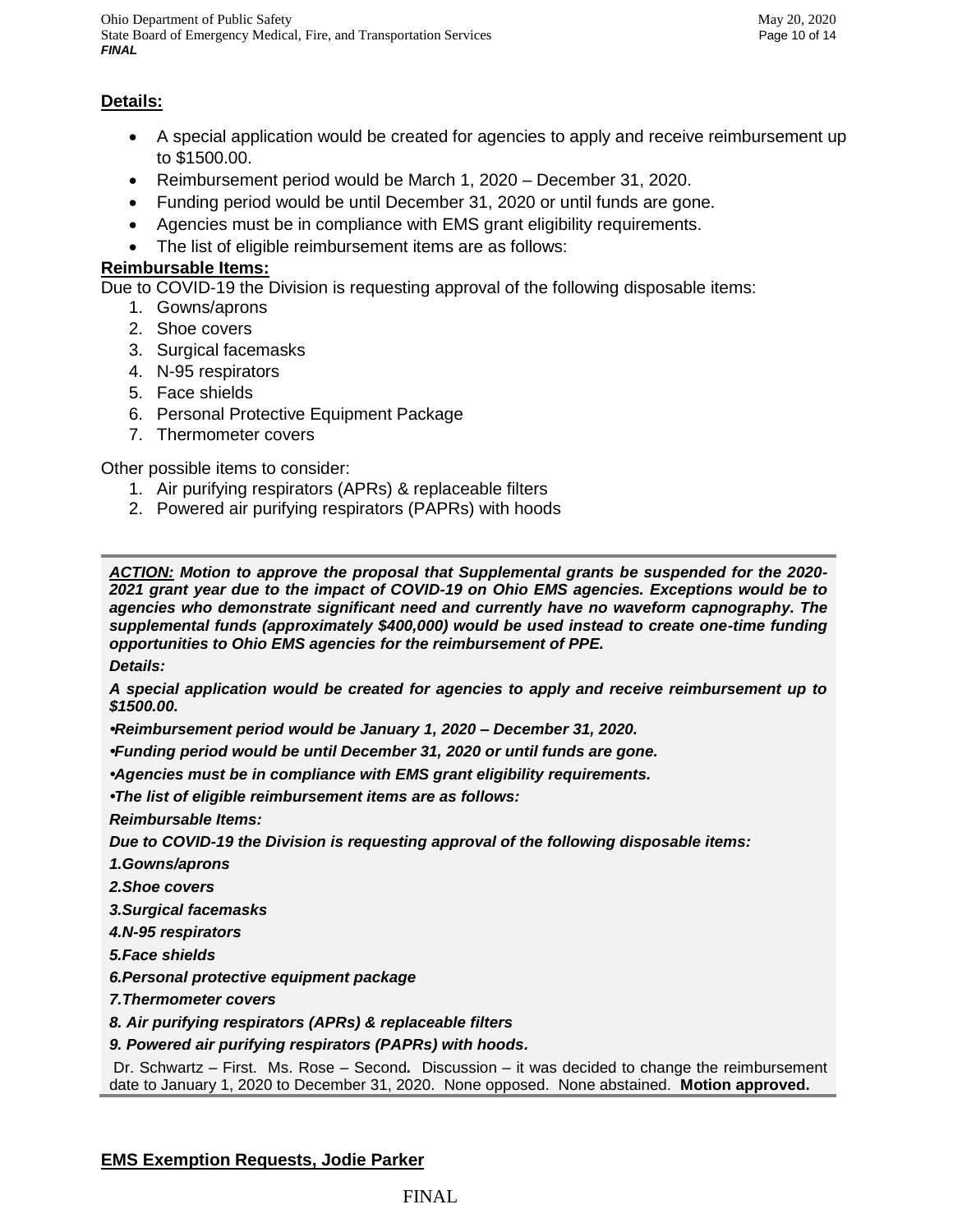Ohio Department of Public Safety May 20, 2020 State Board of Emergency Medical, Fire, and Transportation Services Page 11 of 14 *FINAL*

Ms. Parker reported that there was one military exemption request for 2020-5-01 for certification cycle June 30, 2017 to June 30, 2020 Staff has received all documentation and recommends approval.

*ACTION: Motion to approve the military exemption request for 2020-5-01.* Mr. Resanovich– First. Mr. Snyder – Second*.* None opposed. None abstained. **Motion approved.**

Ms. Parker reported that there was one medical hardship exemption request for 2020-5-02 for certification cycle January 18, 2017 to January 18, 2020. Staff has received all documentation and recommends approval.

*ACTION: Motion to approve the medical hardship exemption request for 2020-5-02.*  Mr. Resanovich– First. Ms. Jenkins – Second*.* None opposed. None abstained. **Motion approved.**

## **Education, James Burke**

Mr. Burke reported that at the April meeting the Board gave the DEMS Education and testing section the ability to work with the EMS schools to find pathways for the students who are nearing the end of their classes.

The DEMS staff has conducted six Microsoft Teams meetings with every EMS Program Director or official to update them on the plans and how to submit a proposal. The DEMS staff continues to keep communications open.

The DEMS staff will continue to work with the EMS schools to get them to certification.

## **Medical Transportation, Dave Fiffick**

Mr. Fiffick presented the list of medical transportation renewal applications with expiration dates of April, May, and June 2020. Staff is requesting a motion and approval pending a satisfactory inspection.

*ACTION: Motion to approve the medical transportation renewal applications with expiration dates of April, May, and June 2020; pending a satisfactory inspection.* Mr. Resanovich – First. Ms. Kearns – Second. None opposed. Mr. Allenstein (CEMS of Ohio), Ms. Rose (Community Care Ambulance and Ambulette) - abstained. **Motion approved.**

Mr. Fiffick presented the list of medical transportation applications for 7 new ambulette services. Staff is requesting a motion and approval pending a satisfactory inspection.

*ACTION: Motion to approve medical transportation applications for 7 new ambulette services; pending a satisfactory inspection.* Mr. Snyder – First. Mr. Devore - Second. None opposed. None abstained. **Motion approved.**

# **BOARD COMMITTEE REPORTS**

## **Trauma Committee, Diane Simon**

Ms. Simon reported that the Trauma Committee meeting in May was cancelled.

In March the Ameican College of Surgeons (ACS sent out a memo stating they would not be doing any further verification visits until March 2021. They immediately granted every Trauma center a one year extension so instead of a three year verification process every center is under a four year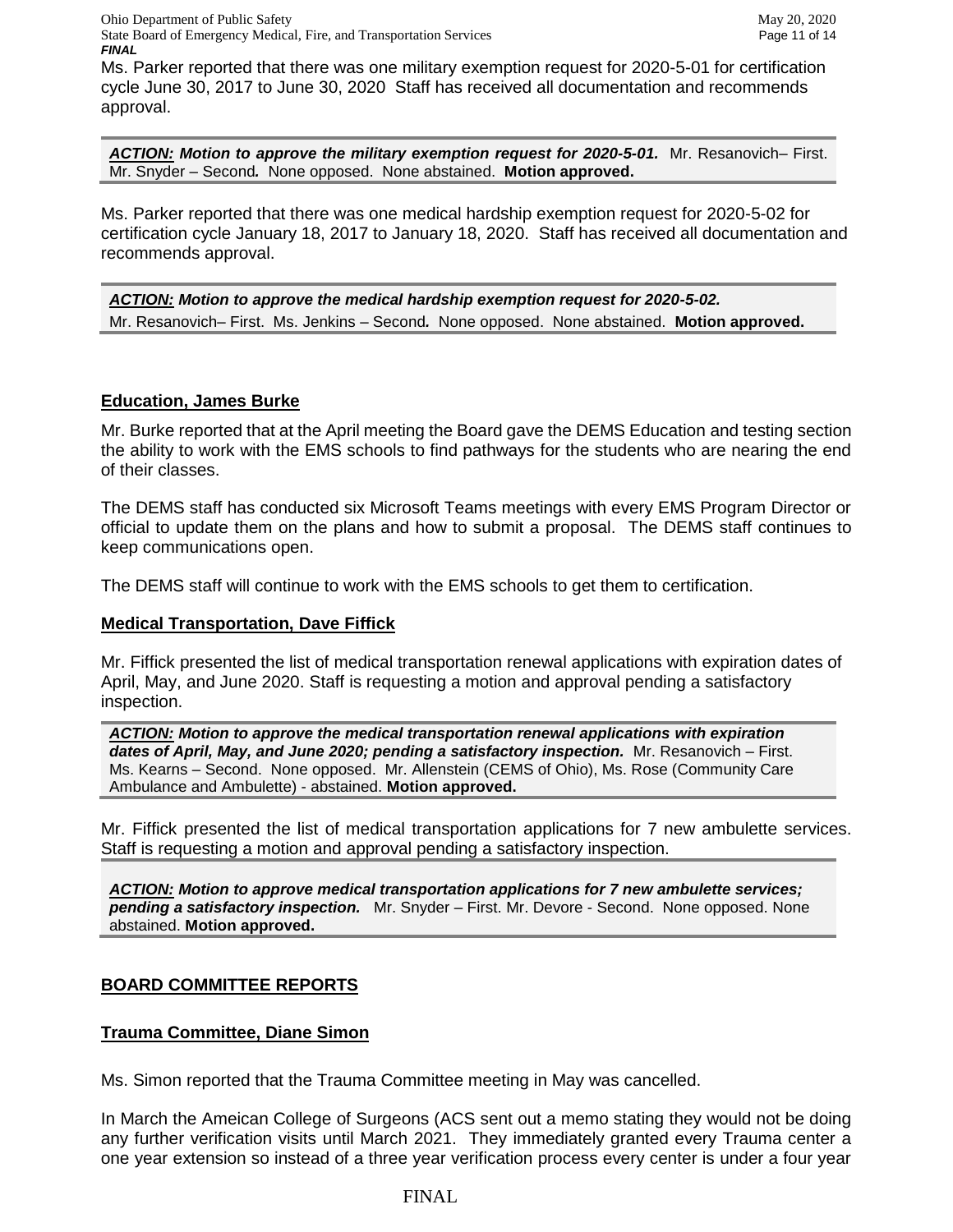verification process for this term. In Ohio, The DEMS froze every trauma center's status; therefore, there are no changes for EMS as far as protocols of where to transport patients.

# **EMS-Children Committee, Dr. Schwartz**

Dr. Schwartz reported that the last EMS-C meeting was held on December 17, 2019.

## **EMSC Performance Measures**

The Ohio PECC Learning Collaborative State Team is purchasing training equipment to be distributed to Pediatric Emergency Care Coordinators (PECCs) in exchange for agreement to train other providers in their areas. As of February 6th, 131 agencies have registered a PECC.

The Pediatric Disaster Preparedness Coalition met on December 17th, immediately following the EMSC Committee meeting. The Coalition discussed the results of a survey of emergency departments on their pediatric readiness and the ASPR Pediatric Centers of Excellence Grant awarded to Ohio and Michigan. The Coalition is working on a pilot project to assess current hospital Pediatric Champions and is promoting a tiered system of hospital preparedness for pediatrics.

The survey of Ohio EMS agencies ended March 31st. Results of the survey and the response rate will be available for the June EMFTS Board meeting. Thank you to all who responded or helped promote the survey. The survey is now an annual event, and it will take place again next January.

The National Pediatric Readiness Project has postponed the planned hospital survey due to the impact of the coronavirus on hospitals.

## **Other Activities**

The Ohio EMSC Committee is reviewing the current State of Ohio EMS Pediatric Guidelines and Procedures Manual to ensure its compatibility with the NASEMSO National Model EMS Clinical Guidelines. Dr. Schwartz is coordinating this effort for Dr. Cunningham. The Committee is reviewing the document content for final approval.

Joe Stack and Dr. Schwartz are working with the Ohio Department of Health to update the Emergency Guidelines for Schools document to best ensure that accurate guidance is provided to school nurses and staff in responding to emergencies in their schools. A conference call was held on March 31st and April 28th and future calls will continue the project.

# **EMS System Development, Herb de la Porte**

Mr. de la Porte stated that the committee has not met and there is not a report.

# **Homeland Security Subcommittee, Mark Resanovich**

Mr. Resanovich reported that the committee had a meeting on May 1, 2020. Mr. Gestner, the chair of the committee reviewed the status of events and actions associated with COVID-19. The committee had a discussion regarding PPE and testing.

Mr. Gerstner requested that the members come prepared with any suggestions or opportunities to help navigate through COVID-19 to the next meeting.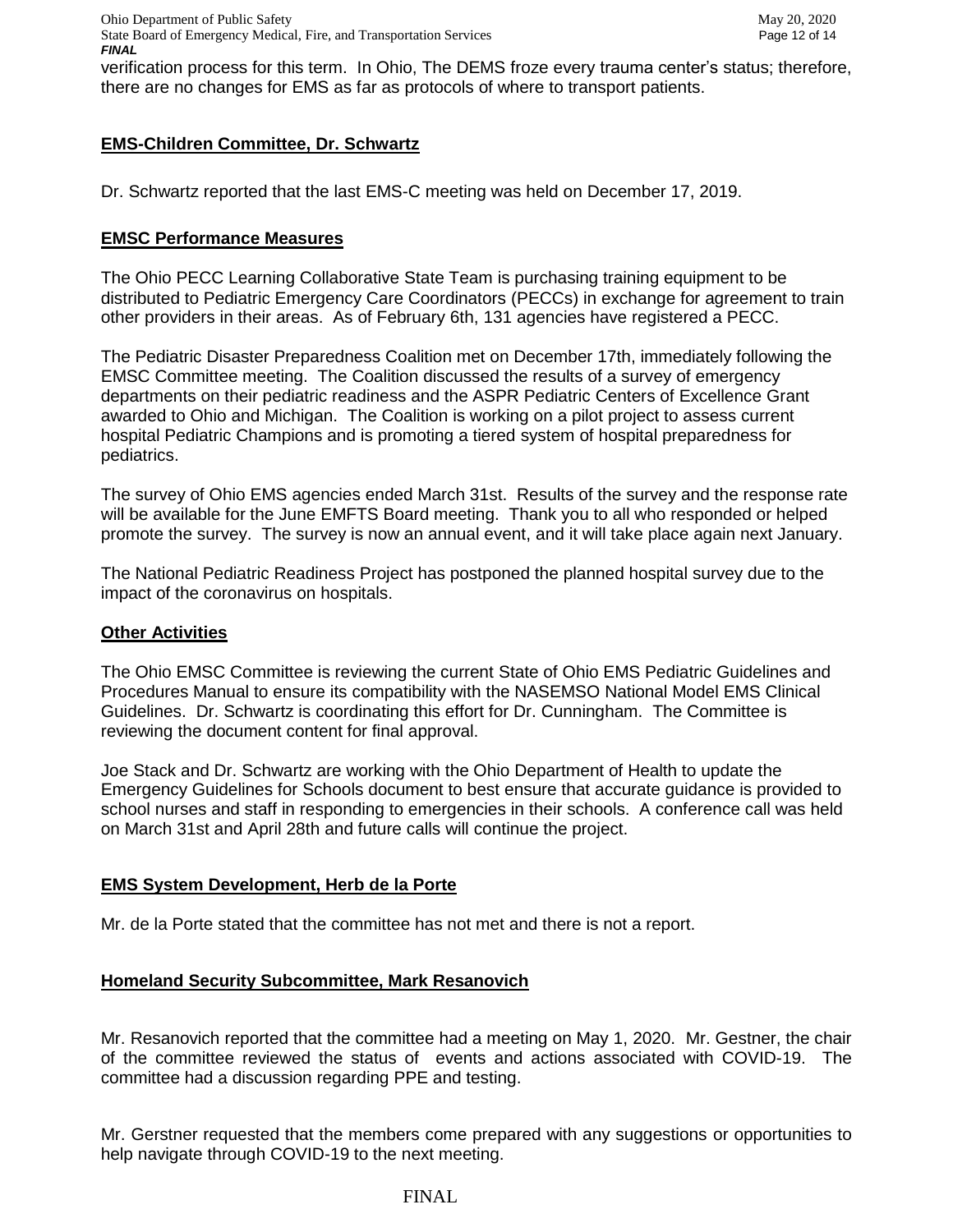## **EMS Rural Subcommittee, Herb de la Porte**

Mr. de la Porte motioned to reappoint Joel Dickenson to the EMS Rural Subcommittee.

*ACTION: Motion to appoint Joel Dickenson to the EMS Rural Subcommittee.* Mr. de la Porte – First. Dr. Schwartz – Second None opposed. None abstained. **Motion approved.**

## **Education Committee, George Snyder**

Mr. Snyder reported that he wanted to repopulate the Education Committee with the following members: Eric Burgess, Richard Busch, Tristan Coomer, Daniel Huchert, Jeffrey Hill, Mark Mankin, Joshua Tilton, Matthew Phillip, Chuck Sowerbrower, David Yarmesch, and George Snyder.

*ACTION: Motion to appoint Eric Burgess, Richard Busch, Tristan Coomer, Susan Kearns, Daniel Huechert, George Snyder, Jeffery Hill, Mark Mankin, Joshua Tilton, Matthew Phillip, Chuck Sowerbrower, and David Yarmisch.* Mr. Snyder – First. Mr. Devore - Second. None opposed. None abstained. **Motion approved.**

## **Medical Oversight Committee, Alternate Transportation Subcommittee, and Human Resources Ad-Hoc Committee, Mark Resanovich**

Mr. Resanovich reported that the Medical Oversight, Alternate Transportation and the Human Resources committees have not met.

## **Medical Transportation Committee, Tom Allenstein**

Mr. Allenstein did not have a report.

## **Critical Care Subcommittee, Julie Rose**

Ms. Rose reported that she did not have a report.

## **Scope of Practice Ad-hoc Committee, Kevin Uhl**

Mr. Uhl reported that the committee did not meet in March; therefore, he does not have a report.